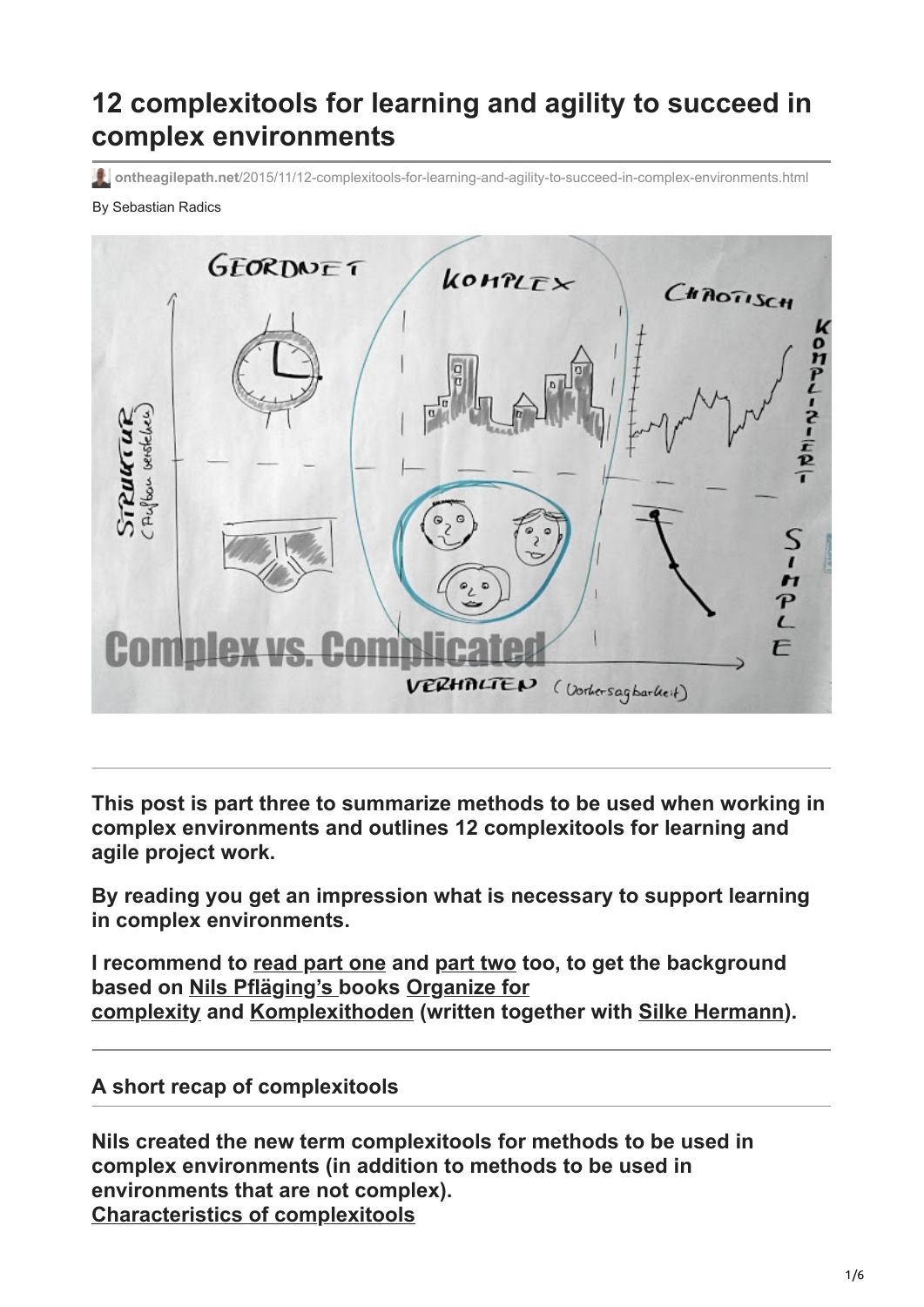- **are strongly connected with human interaction**
- **integrate thinking and doing**
- **tight relations are more important than the tool itself complexitools increase social density**

## **#1 Agile project work**

Project is highly dynamic and needs red methods.

- project results are not fixed in the beginning of a project and it's not fully known by the customer
- principle of iterations: result are not ready in five years but there will be versions with ongoing improvements
- fast trial and experimentation instead of long term planning and pre thinking
- self organization team members decide every time (and not by fixed time slots), in orientation on customer needs (how and tooling)
- project management steals the most powerful resources: intuition, improvisation, consultation, dialog

## **#2 Innovation time**

- innovation needs time
- not belonging to a small group of specialists but to the whole organization
- e.g. 20% time, used for own concrete ideas and creativity
- needs frames e.g. via an internal innovation market (with funding for next steps to develop and idea, dependent on supporters in the company)
- Hackathatons, Codefests, BarCamps, Skunkworks
- Don't do innovation by a department, budget fixed

## **#3 Fluid workplaces**

- instead of timely fixed workplaces, create multiple, distributed settings following interactions and roles
- in alignment with a roles needs partially with vis-a-vis interaction and partially with no interruptions and high focus and concentration – it's not one place but multiple possible locations
- for home office, don't use fixed goals to monitor employees
	- o foster integration in value creation chain
	- can just be in addition to role based workplaces
	- responsibility for self managed time
	- up to date technical equipment
	- have to foster informal structure (and networking)
	- should increase get together and rearrangements

# **Complexitools for Learning**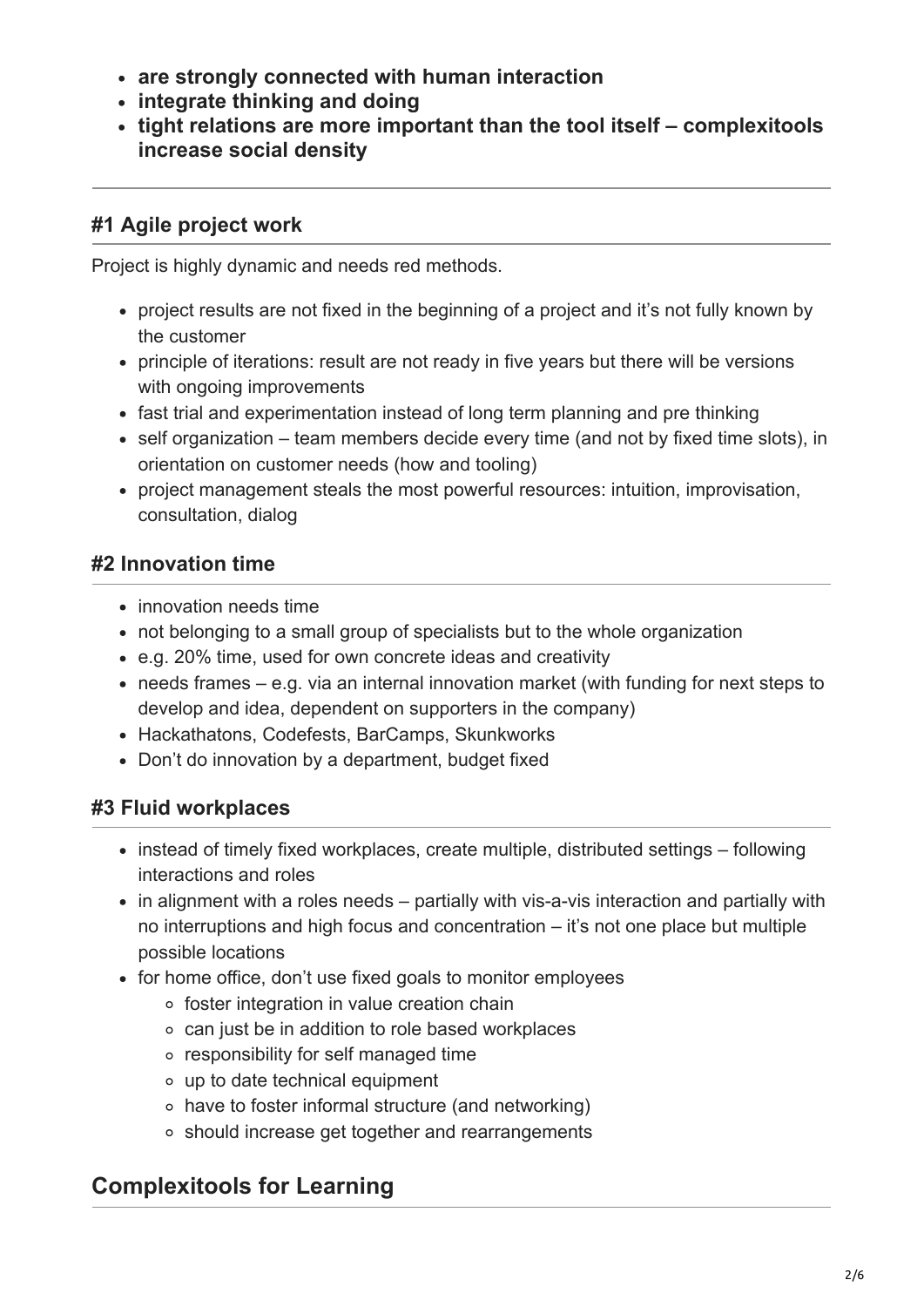#### **#4 Integration and mental hygiene**

- for new employees enable fast access to the way the organization works (business model, principles, problem solving approaches)
- the ability to integrate new members fast is important
	- $\circ$  e.g. a Newbie sign the Newbie wears a sign and everyone gets in contact with her and explains backgrounds and stories from the company
	- o take your time to explain

#### **#5 Cultural observation**

- culture can be observed, culture is read only (you cannot work on the culture directly but only on the organization … and a cultural change can follow)
	- culture shows everything, official and unofficial, nice and nasty
	- $\circ$  culture can influence people in a way that creates blind spots that's why employee surveys regarding culture are meaningless
- new employees, new leads and externals are an important source they still see the crazy things — use them for a cultural observation (offices, boards and posters, intranets, meetings and rituals)

### **#6 Urgency work**

- change is always
- sense of urgency the groups consensus WE HAVE TO ACT TOGETHER IMMEDIATELY – WE.TOGETHER.NOW.IMMEDIATELY
- 2 components emotional and rational (facts alone are not enough)
- explain the situation as it is (in comparison to the competition
- it need honest interest and common thinking why it is this way and what will move us forward
- $\bullet$  it is voluntary
- needs common picture of the change enable diverse ways of communication
- urgency basement understanding, hope, identification

#### **Change**

- it's not a process we can control (thats why the metaphor of journey does not fit)
- many small switches (changes) create change effects
- change works with complex patterns cannot be controlled neither be predicted
- $\bullet$  emergent change many small flips/changes
- we need to change the reality and the way we experience the reality (2 important aspects to consider for a change)
	- stereotypes, patterns, paradigms, dogmas
	- o reality change needs CREATION
		- **team challenges**
		- happens ongoing
		- $\blacksquare$  introduces something new into the system
		- **Input by ideas and proposals**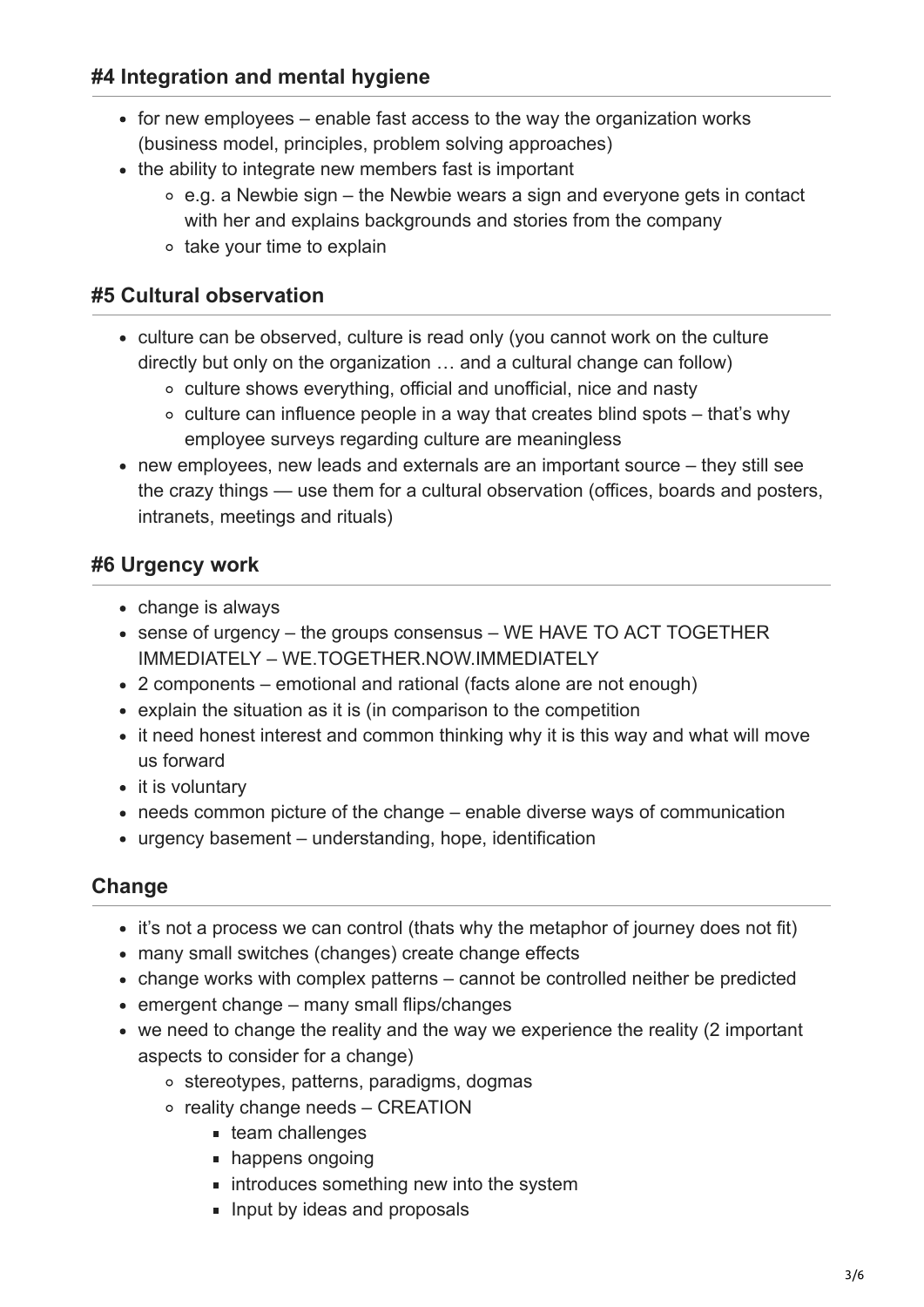- **Figure 1** results can be observed and measured
- experience change DISCOVERY
	- **is a challenge for the individual**
	- **happens in jumps**
	- creates imagination for something new
	- **Input by questions, surprises and crazy ideas**
	- sometimes observable but not measurable

#### **Coalition for change**

- deeper transformations is done by a group of people … the coalition for change … its a complex social process
	- need to find as a group, have to grow and accept the job
	- needs an informal structure and social density
	- don't manage the creation of the coalition
	- needs different inputs from ability, experience, formal power and informal influence, ability to communicate
	- don't try to integrate opponents

#### **#7 Tandem talks**

- organization is pure communication, one cannot not communicate
- regarding change the is often far to less communication
	- employees are integrated too late
	- more sending than receiving of information
	- o often top down
- change needs dialog and discussion, integrating many people
- use the tandem talk
	- 2 members of the core change team the tandem
	- based on a topic (but no presentation, agenda, decision, formal protocol) focus on dialog
	- max. 12 participants, max. 90 minutes
	- $\circ$  free participation
	- $\circ$  the more diverse the better
	- take thoughts, impressions, fears, objections back to the core team

#### **#8 Encapsulation**

- capsules are red protected rooms where innovation and surprise can grow
- use experiments to try something new
	- provide a protecting frame from outside will of persistence
- can be created by locational and formal separation
- needs a red interface to the surrounding system and protecting the experiment cell
- successful experiments do not lead to a change outside the experimental frame by itself

#### **#9 Error vs. mistake**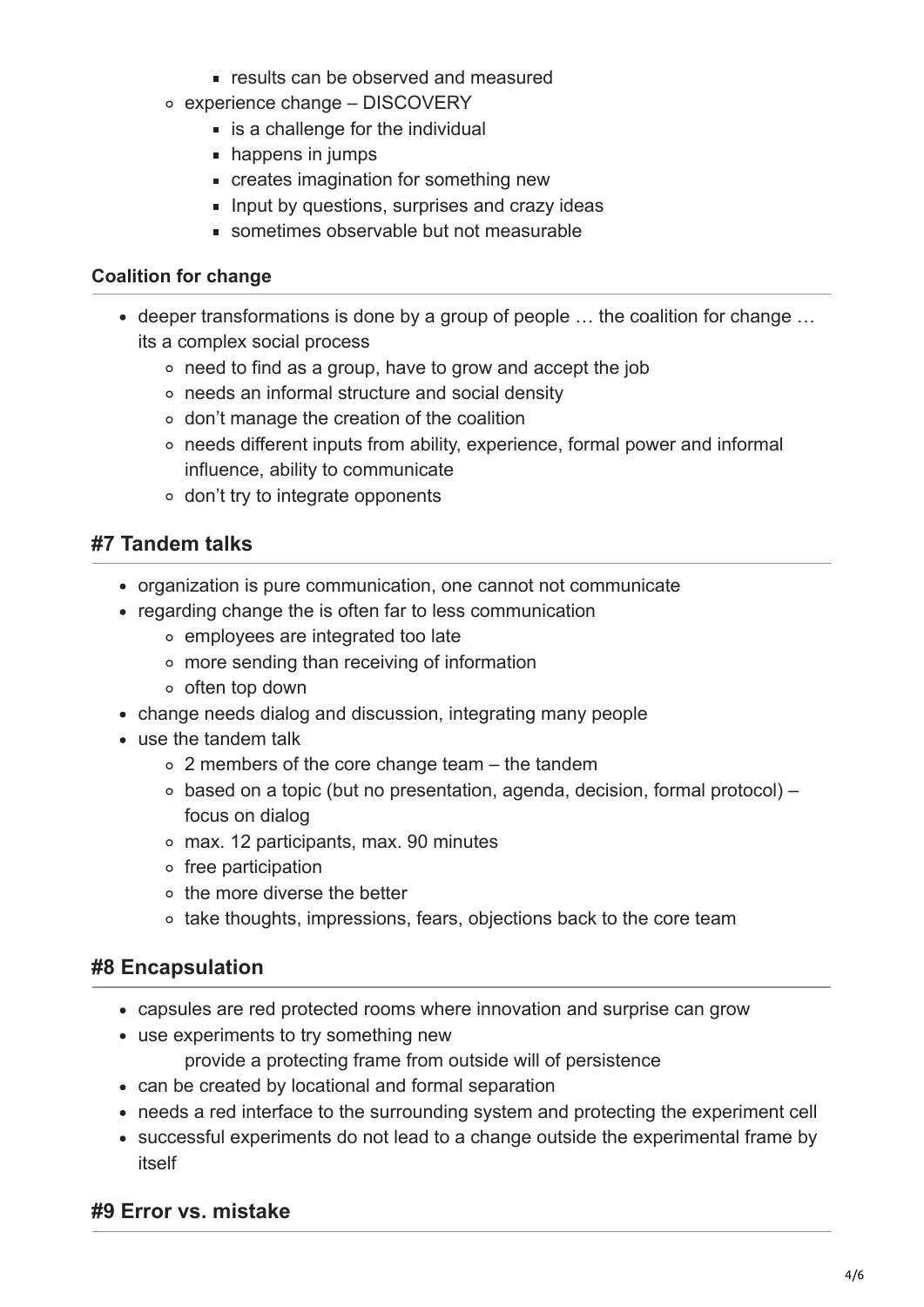- $\bullet$  error I know it better but I still do it wrong.
- mistake I make an informed decision and it can be that it creates a bad result. Mistakes are inevitable.
- not more stupid errors but more courage for intelligent mistakes

#### **#10 Working on the informal structure**

- do not ignore informal structure
- it needs room physical and non physical
	- how the rooms are created and equipped can influence the way informal structure works
- some formats
	- Billiard, Kicker-table
	- cool introduction and welcome week
	- knowledge conferences
	- cool internal communication systems
	- cool drinks and snacks
	- cool lounge areas and kitchens
	- cool system of work organization
	- cool office location, decoration
	- cool meeting rooms, conference areas
	- cool learn concepts
	- cool coffee machines, tea and wifi
	- cool Agile boards, facilitation material
	- o cool workplaces
	- cool kindergarten
	- T-Shirts, Bags
	- cool celebrations
- weak and strong connections
	- weak brings in new ideas, information and new team setups
	- $\circ$  strong build strong communities
	- o it needs a balance of weak and strong connections

### **#11 Communities of practice**

- rooms for experts and groups to foster self organized learning
- expertise and interests not necessarily are connected with the official role
- how can we attract ability
- COP embed learning, problem solving in context of social relationships
- self organized communities of common interests
- space to connect beside the default daily routine
- can be focussed on networking and knowledge exchange
- and even more interesting feed by current problems to solve impulse to exercise, ponder … problems attract experts
- free choice and self organization are important
- Wikis, Knowledge conferences, open spaces, bar camps, prototyping workshops